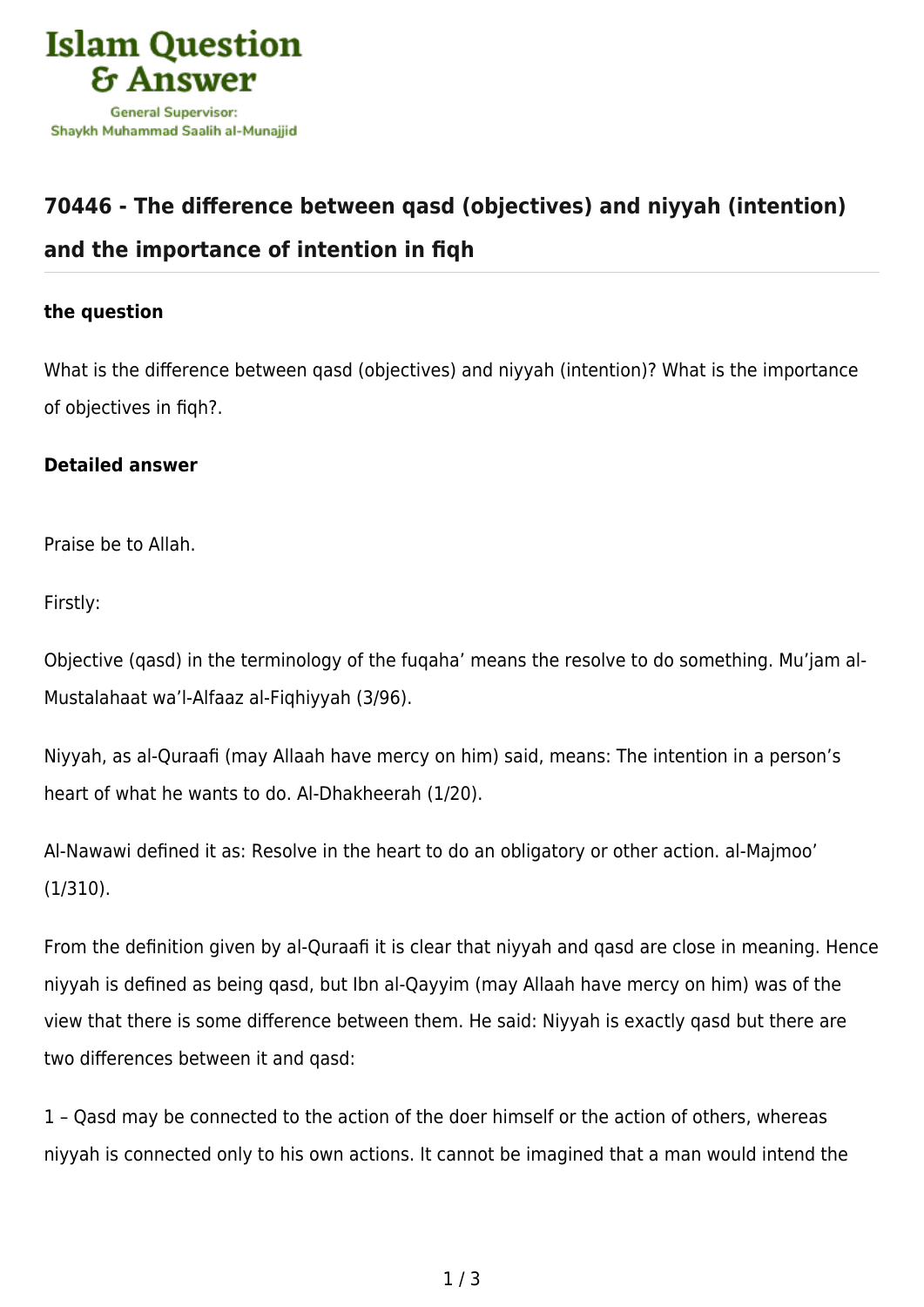

deed of another, but it may be imagined that he would want it.

2 – Qasd can only refer to an action that the person is able to do and wants to do, whereas niyyah may refer to a person intending to do what he is able to do and what he is unable to do. Hence in the hadeeth of Abu Kabshah al-Anmaari, which was narrated by Ahmad, al-Tirmidhi and others, the Prophet (peace and blessings of Allaah be upon him) said: "There are four types of people in this world: a man to whom Allaah gives wealth and knowledge, so he fears his Lord with regard to the way in which he disposes of his wealth, and he uses it to uphold ties of kinship and he realizes that Allaah has rights over it. This man occupies the highest status. And a man to whom Allaah has given knowledge but did not give him wealth, so he says, 'If I had wealth I would have done the same as So and so is doing.' So he will be rewarded according to his intention [niyyah] and the reward of both of them is the same. And a person to whom Allaah has given wealth but not knowledge. That is the worst status before Allaah. Then he said: A person to whom Allaah has given neither wealth nor knowledge, and he says: 'If I had money I would have done what So and so is doing'. So he will be judged according to his intention [niyyah], and the burden (of sin) of both of them will be the same." So niyyah has to do with that which is possible and that which is not possible, unlike qasd (objectives) and iraadah (will), which have nothing to do with that which is not possible, whether it is one's actions or the actions of another.

End quote from Badaa'i' al-Fawaa'id (3/190). See also al-Qawaa'id al-Kulliyyah wa'l-Dawaabit al-Fiqhiyyah by Dr. Muhammad 'Uthmaan Shabeer, p. 93, 94.

## Secondly:

Objectives are very important in fiqh. It is sufficient for you to know that one of the most important principles is that matters are judged by their aims and objectives, which is based on the words of the Prophet (peace and blessings of Allaah be upon him): "Actions are but by intention and each person will have but that which he intended." (Narrated by al-Bukhaari (1) and Muslim (1907).